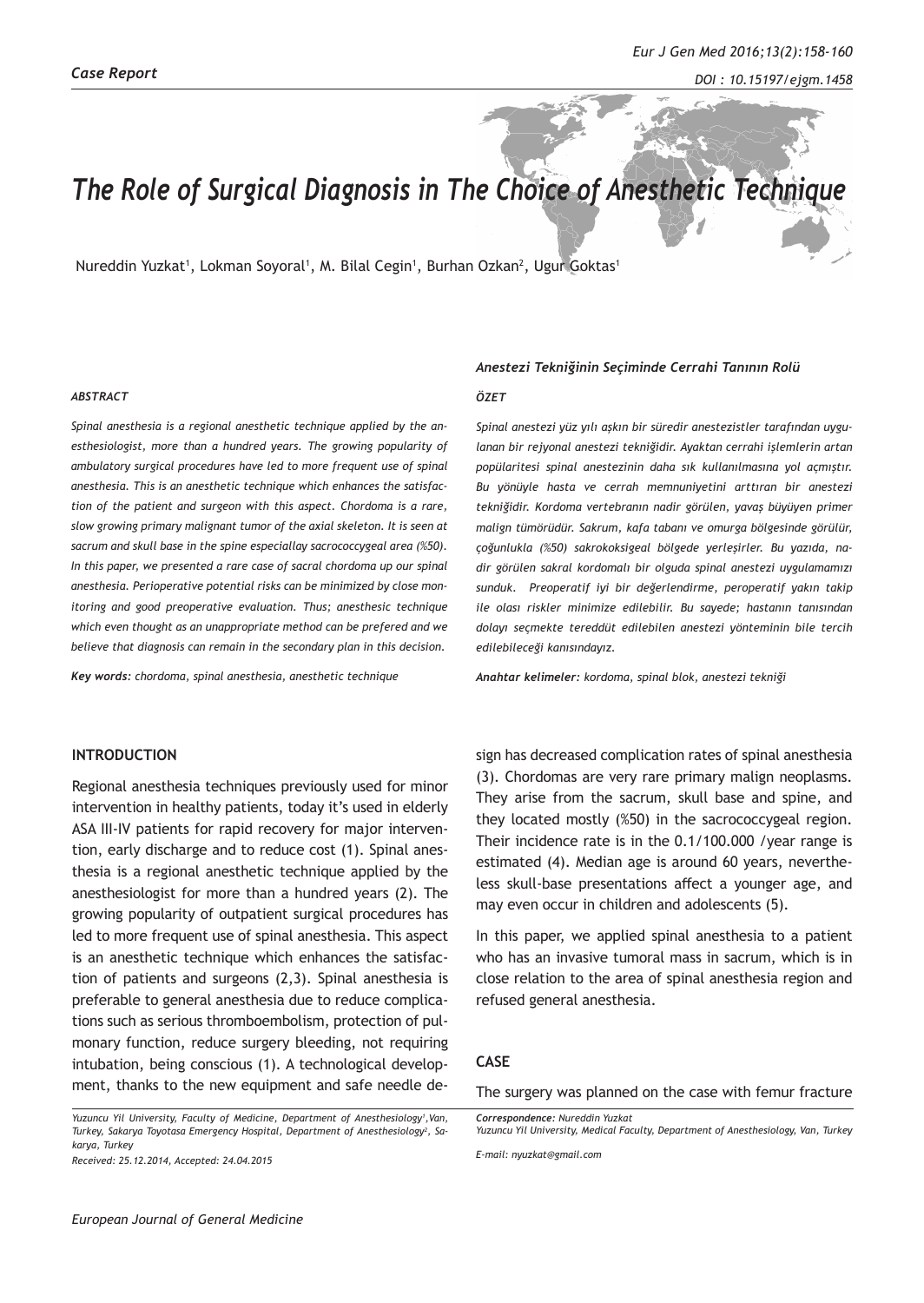based on tumor mass (chordoma) in the sacral region. 39 years old, 45kg weight in cachectic depends on the mass, the women patient's general condition was poor and her consciousness was clear. In preoperative examination, there were 8x10x13cm diameter tumoral mass which destructed the bones in the sacral region, and were pathologic fracture of the left femur associated with the mass. In oscultation, respiratory sounds were decreased and respiration was tachypneic. There was not any erythema and edema on her lomber region. The detailed information about peri-operative anesthesia was given on the patient and the anesthesia consent was taken. In her research, the tumor was seen spreading to femur the in sacral region. The neurosurgery clinic was consulted. It was learned that any invasion of the vertebral column did not exist. She wanted to spinal block instead of taking a general anesthesia because of the fear of intensive care unit after general anesthesia. Premedication was not done to the patient who was received to the operation room and she was routinely monitored. About 300mL of 0.9% isotonic loaded to the case. The value of her peripheral oxygen saturation  $(SpO<sub>2</sub>)$  was 92%, heart rate 90 beat/min and blood arterial pressure (BAP) 120/60 mmHg. Side position was preferred for spinal anesthesia because she couldn't seat. After the cleaning of this area with povidone iodine, the interface of  $L_{2,3}$  ve  $L_{3,4}$  was determined. Local anesthesia was applied by injection of 2 mL 2% prilocaine to subcutaneus area on the midline. After injection of local anesthetic, and trough the  $L_{2,3}$  intervertebral space was reached via sharp tip, 25-gauge, quincke type, spinal needle (Spinocan®, B.Braun-Germany) with the median approach to the subarachnoid space. 3 mL of 0.5% Marcaine® Spinal Heavy (Glucose monohydrate Bupivacaine HCL 5mg and 80mg/ dL) (AstraZeneca, Kırklareli, Turkey) was performed after cerebrospinal fluid (CSF) flow observed. Patients were laid down in the supine position and surgery was started after the block level came up to thoracic level 8  $(T_{\text{s}})$ . Monitoring was performed by ECG, pulse, BAP and SpO $_2$ . Apart from intraoperative short-term hypotension (for this hypotension 10mg ephedrine used), vital parameters were remained stable. After completion ofintramedullary nail insertion due to femur fracture fixation which took approximately 80 minutes with loss of 300 mL blood, the patient was sent to the service. Any problems were not experienced in perioperative period. Neither swelling, erythema, hematoma at the region of the spinal injection, nor any neurological deficit were observed through postoperative 24 hours.

### **DISCUSSION**

Spinal anesthesia is achieved with a low dose of local anesthetic injection to subarachnoid area. Small volume in local anesthetic will block all the senses in the lower part of the body (2). Spinal anesthesia reduces postoperative mortality. However, the use of spinal anesthesia without sedation reduces the likelihood of postoperative delirium and cognitive dysfunction in some poor general condition patients (6). Allows reduction in the incidence of major postoperative complications such as deep vein thrombosis and pulmonary embolism, myocardial infarction, bleeding complications, pneumonia, respiratory depression and renal failure. It also reduces postoperative pain and analgesic requirements (7,8).

Although its rare, neurologic complications after spinal anesthesia causes serious problems. Drug induced neurotoxicity, and directly to the spinal cord, nerve roots damages can be seen. In addition, neurological dysfunction due to hemorrhagic complications such as radicular pain, paresthesia, paraplegia or urine feces incontinence can be seen (9). The incidence of central neuroaxial block complications are estimated 1/1.000 to 1/1.000.000 (10,11). Vascular pathology, spinal stenosis, polyneuropathy, coagulopathy, and the presence of profound hypotension, improper patient positioning, increasing the number of attempts are factors that facilitate neurological damage (12). Therefore, it is determined relatively unfavorable conditions for spinal anesthesia are; peripheral neuropathy, previous spinal surgery, chronic back pain, presence of preoperative antiplatelet drug intake, certain heart diseases (aortic stenosis), psychosis and dementia, uncooperative patients, physiological and emotional labiality and prolonged surgery (6).

Operation indication of our case is pathological fracture on femur due to chordoma tumor on sacral region. Sacral chordomas are known as slowly and aggressively local grown tumors. Chordomas are uncommon primary malignity's develops from primitive notochord. Estimated incidence is 1-5/1.000.000 /year (4,13). Chordomas are 1-4% of all skeletal tumors, that seen in the sacrum, skull base and spine, and they are mostly (50%) encountered sacrococcygeal region. They are considered as slow-growing, low-grade tumors, and rarely makes distance metastases mostly makes local recurrence. Unfortunately long-term survival is not well considered (14,15). Detailed information, on preoperative evaluation, about general and regional anesthesia was given to the patient. Patient pre